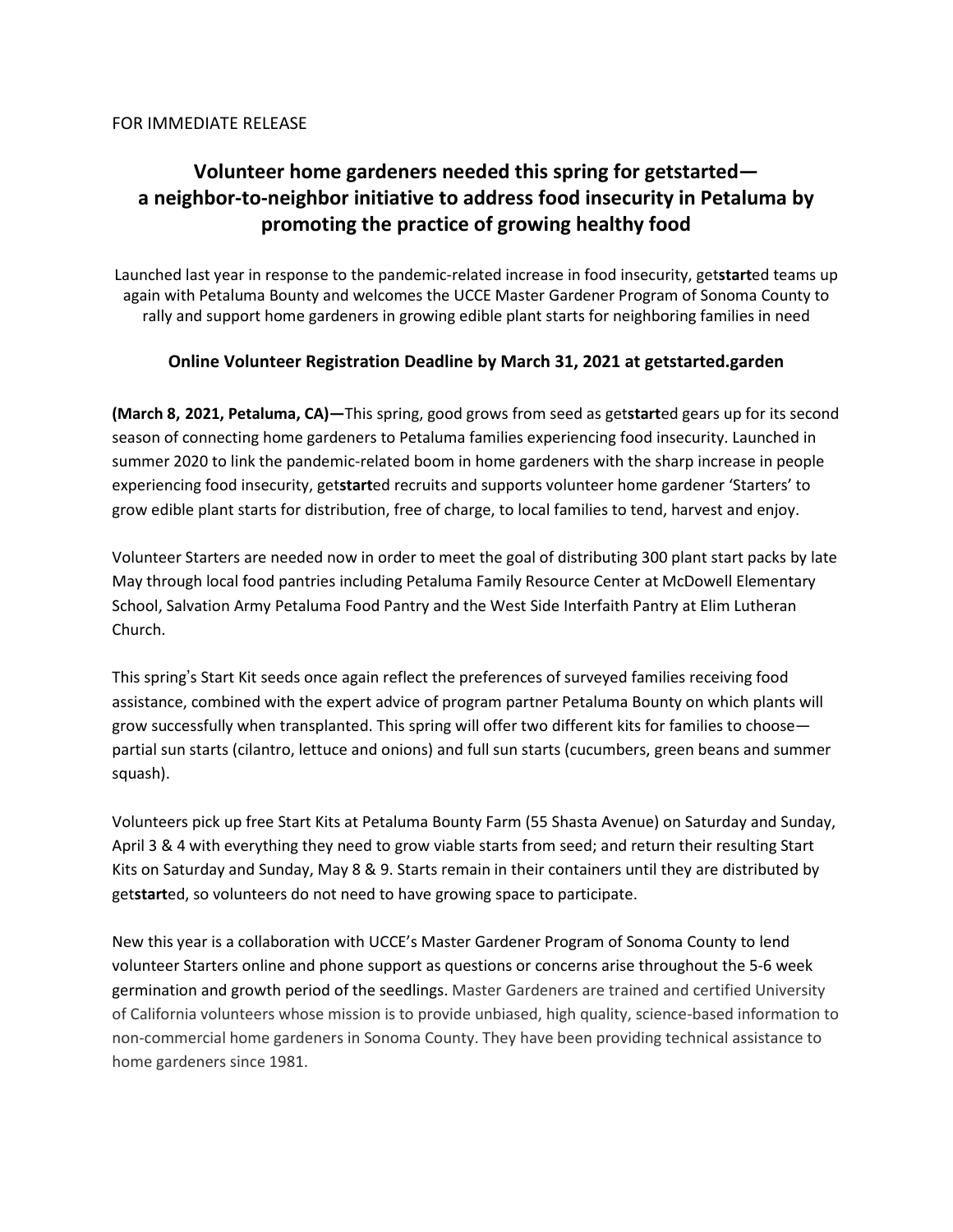Interested participants can get more information and sign up by Wednesday, March 31 at getstarted.garden.

One of the 75 volunteer Starters from last year, Leah Martinez of Petaluma saw in the project a unique pandemic-era educational opportunity for her children. "Being Starters was a great way to show my kids about where vegetables they know come from, as well as talk to them about building our community and supporting neighbors who need help right now with getting food," she says. "Our starts weren't perfect, but it was a meaningful and fun activity we all did together and something positive we'll remember being part of during COVID."

After delivering their plant starts back to the program, the Martinez family was thrilled to see all of the happy comments from the recipient 'Growers' on the get**start**ed website last fall as the plants took off and started to produce for the families and individuals who had taken them home from the pantries.

Ella T. wrote, ""The lettuce is fantastic and still growing! They were really healthy plants—the people who grew them really knew what they were doing. They did an excellent job, and it's exciting to see them grow."

Beverly S. commented, "The cilantro is doing great, and I'm making salsa a lot. The lettuce grew easily. It's nice to have fresh vegetables right outside and not have to go get them at the store." And Derrick N. said things were going so well that he was sharing his bounty with neighbors.

Food pantry managers were also delighted. "Our food pantry clients were surprised by the offer of free vegetable plants and touched when they heard that neighbors who cared about their situation took the time to grow them," says Major Mitham Clement, Salvation Army Petaluma Corps Officer. "We are indeed grateful to get**start**ed who brought a unique, happy, and fresh component to the on-going, critical work we do, and we look forward to welcoming them back to share more plants and their thoughtful support for our community."

get**start**ed is the brainchild of two Bay Area friends, Cara Storm and Susan Duncan, who love to garden and who both wondered if the pandemic-inspired boom of home gardeners could be tapped to benefit lower income community members experiencing food insecurity. Working with Petaluma Bounty, a farm-based community food security project whose mission is healthy food for everyone through collaboration, education and promoting self-reliance, they mapped existing resources and efforts. To ensure relevancy and effectiveness, get**start**ed and Petaluma Bounty surveyed more than 60 families on needs, preferences and interest. The pilot program last summer distributed 300 starter packs of broccoli, cilantro and lettuce to 255 families for fall and winter harvesting.

"After the summer program, it was clear we needed to continue—not only due to ever-increasing food insecurity—but given the overwhelming response from enthusiastic volunteers, requests from food pantries to return and the on-going appreciation from plant recipients," says Storm, Director of